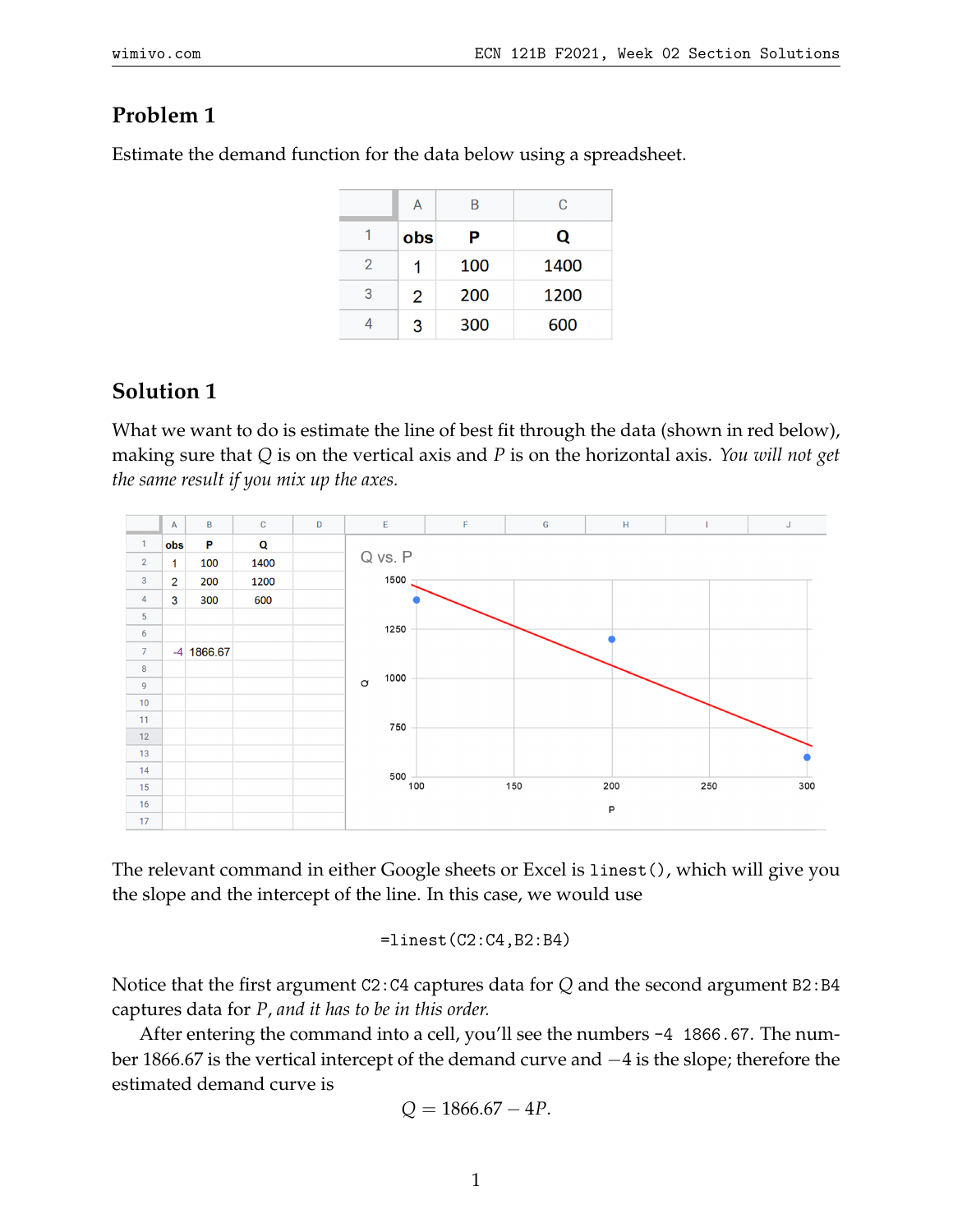Solve the demand curve for *P* to find the inverse demand curve,

$$
P = 466.67 - 0.25Q.
$$

In the homework, you would then use the inverse demand function to solve the remainder of the problem. And one last time: *yes, you really do have to estimate the demand function first and then invert the estimated demand function.* If you don't believe me, then try estimating the inverse demand function directly; you'll get different (i.e. wrong) numbers.

## **Problem 2**

Consider the following spatial competition problem.

- There are two pizza places, each on the opposite end of a mile-long street evenly filled with consumers. Both pizza places are delivery-only.
- The pizza place on the far-left end of the street—Pizza Place A—sells a pizza that consumers think has a value of  $v_A = 22$ . Their marginal cost per pizza is  $c_A = 1$ .
- The pizza place on the far-right end of the street—Pizza Place B—sells a pizza that consumers think has a value of  $v_B = 25$ . Their marginal cost per pizza is  $c_B = 2.5$ .
- Each pizza place charges  $a = 2$  per mile for delivery.

Complete the following:

**(a)** Find the equilibrium price for each pizza place.

**Solution.** Utility for going to Pizza Place A is  $U_A = 22 - P_A - 2d$ , and utility for going to Pizza Place B is  $U_B = 25 - P_B - 2(1 - d)$ . The indifferent consumer satisfies

$$
22 - P_A - 2d = 25 - P_B - 2(1 - d) \quad \implies \quad d^* = \frac{P_B - P_A - 1}{4},
$$

from which we conclude that

$$
Q_A = \frac{P_B - P_A - 1}{4}, \quad Q_B = 1 - \frac{P_B - P_A - 1}{4} = \frac{P_A - P_B + 5}{4}.
$$

It follows that Pizza Place A has profit function of

$$
\Pi_A = P_A Q_A - c_A Q_A
$$
  
=  $P_A \left( \frac{P_B - P_A - 1}{4} \right) - 1 \left( \frac{P_B - P_A - 1}{4} \right)$   
=  $\left( \frac{P_A P_B - P_A^2 - P_A}{4} \right) - 1 \left( \frac{P_B - P_A - 1}{4} \right)$ 

.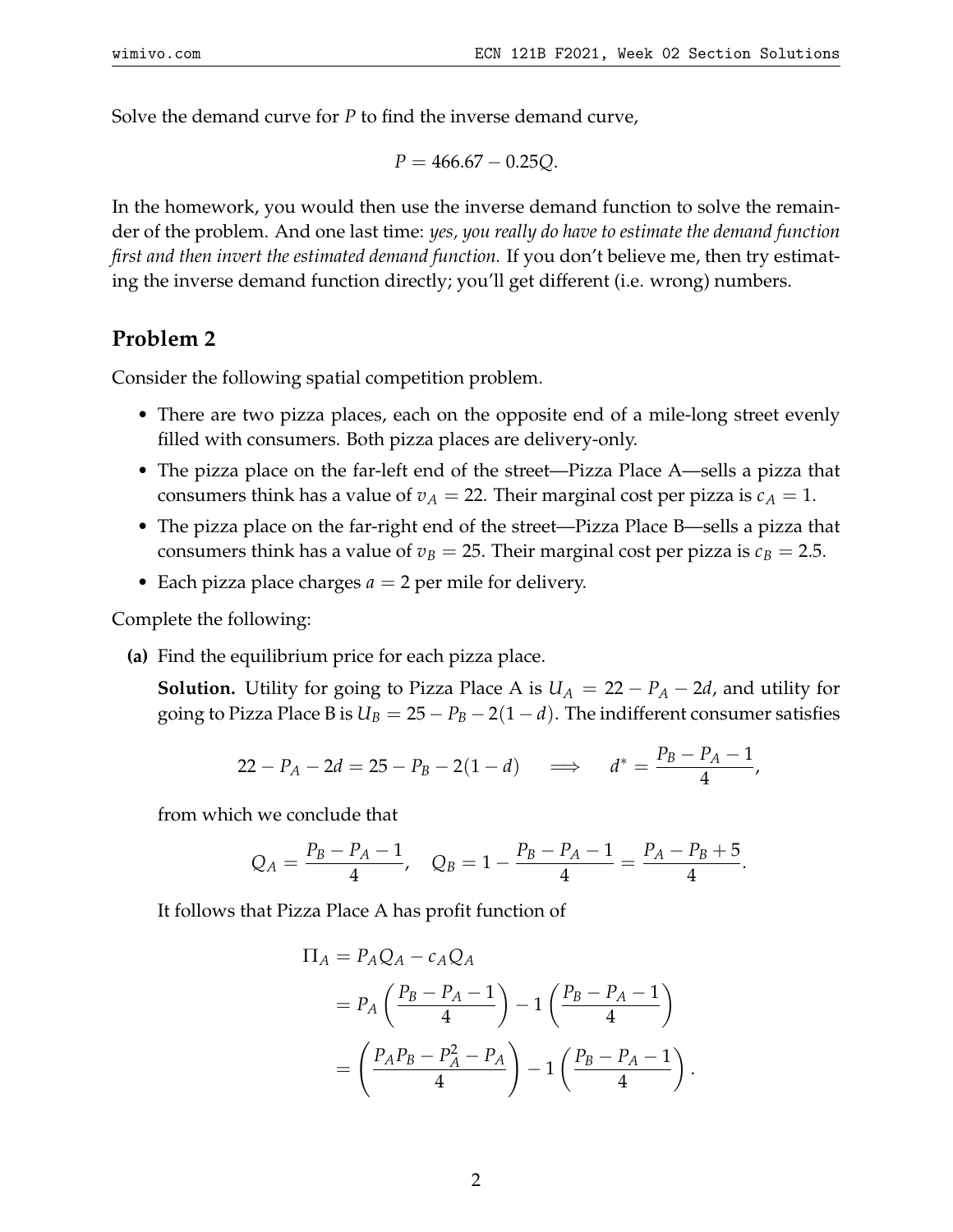Differentiate Π*<sup>A</sup>* with respect to *P<sup>A</sup>* and set it equal to zero and you get

$$
\left(\frac{P_B - 2P_A - 1}{4}\right) - 1\left(\frac{-1}{4}\right) := 0 \quad \Longrightarrow \quad P_A = \frac{P_B}{2}.
$$

Likewise, Pizza Place B has profit function of

$$
\Pi_B = P_B Q_B - c_B Q_B
$$
  
=  $P_B \left( \frac{P_A - P_B + 5}{4} \right) - 2.5 \left( \frac{P_A - P_B + 5}{4} \right)$   
=  $\left( \frac{P_A P_B - P_B^2 + 5P_B}{4} \right) - 2.5 \left( \frac{P_A - P_B + 5}{4} \right).$ 

Differentiate Π*<sup>B</sup>* with respect to *P<sup>B</sup>* and set equal to zero and you get

$$
\left(\frac{P_A - 2P_B + 5}{4}\right) - 2.5\left(\frac{-1}{4}\right) := 0 \quad \Longrightarrow \quad P_B = \frac{P_A + 7.5}{2}.
$$

We now have two equations for two unknowns. I'll use substitution to solve.

$$
P_B = \frac{P_A + 7.5}{2}
$$

$$
= \frac{\frac{P_B}{2} + 7.5}{2}
$$

$$
\implies 2P_B = \frac{P_B}{2} + 7.5
$$

$$
\implies 4P_B = P_B + 15
$$

$$
\implies P_B^* = 5
$$

Now plug the solution to  $P_B$  into the BRF for  $P_A$  and you get  $P_A^* = 2.5$ .

**(b)** Find the equilibrium quantity sold for each pizza place. **Solution.** Plug in the solutions for  $P_A$  and  $P_B$  to get

$$
Q_A = \frac{P_B - P_A - 1}{4} = \frac{5 - 2.5 - 1}{4} = 0.375
$$

$$
Q_B = \frac{P_A - P_B + 5}{4} = \frac{2.5 - 5 + 5}{4} = 0.625.
$$

**(c)** Find the equilibrium profit for each pizza place.